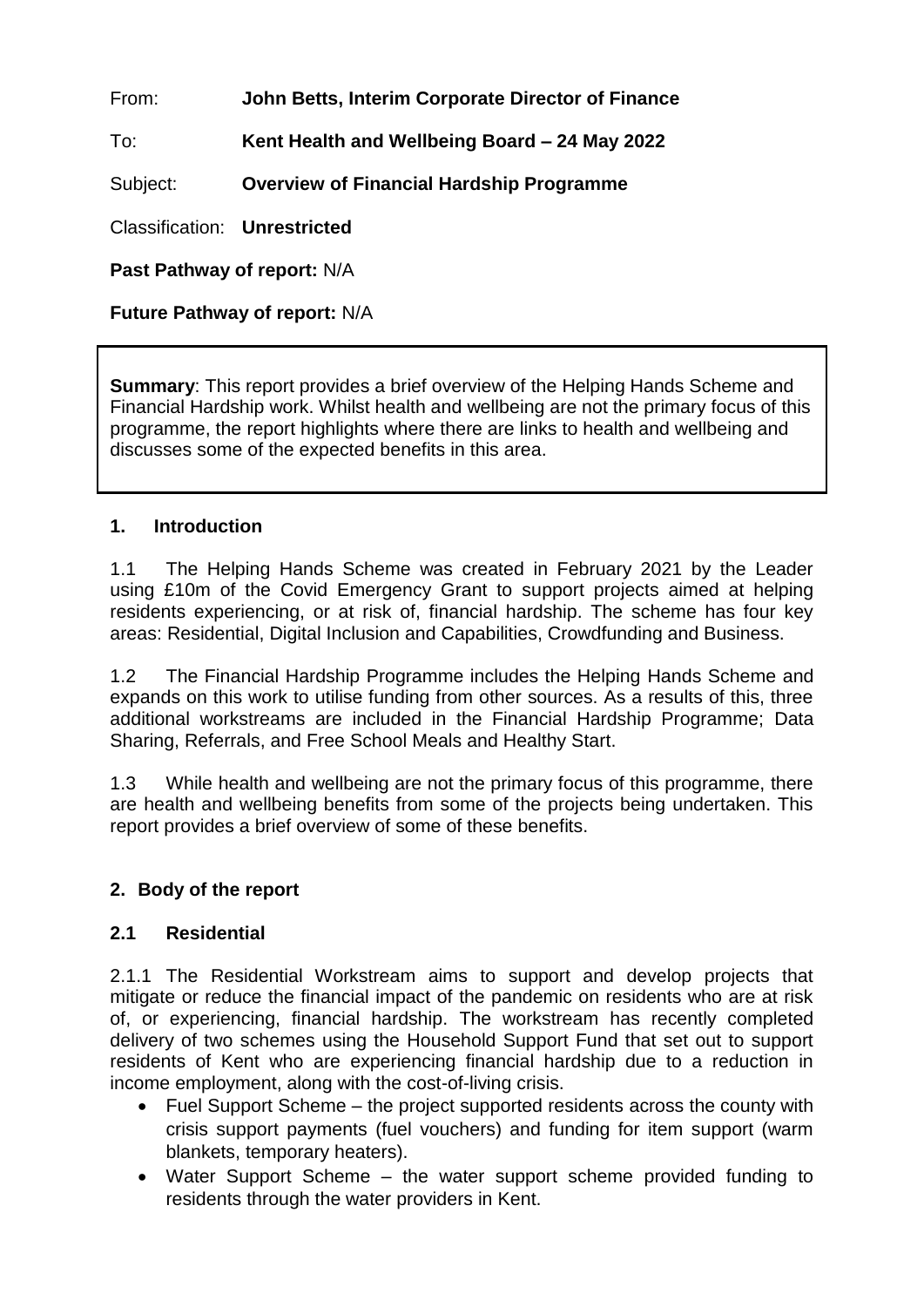2.1.2 Living in a cold home has significant and demonstrable direct and indirect health impacts. There is strong evidence that shows it is associated with poor health outcomes and an increased risk of morbidity and mortality for all age groups<sup>1</sup>. The fuel support scheme will help to support people to be able to heat their homes and therefore reduce some of these outcomes.

- Debt Advice debt advice work is intended to provide financial advice and support to people in hardship and provide a financial plan to support them and improve their financial resilience.
- Underwritten Loans Scheme the underwritten loans scheme is a partnership project with Citizen's Advice Bureau and Kent Savers. The project will provide no interest loans to residents in high interest debt. Applicants would need to undertake financial resilience training.

2.1.3 There is a clear link between mental health and financial wellbeing. Projects which are targeting improvement of resident's financial resilience are expected to have positive mental health impacts.

# **2.2 Digital Inclusion and Capabilities**

2.2.1 The digital workstream is tackling digital exclusion and poverty across the county, through several projects and schemes directly delivered by Kent County Council or with third-party partners. The pandemic has highlighted the existing digital divide in the county and many digitally excluded residents (fully or partially) were disproportionately affected – this was due to many public buildings/services were closed due to government restrictions.

- System and Platform the objective of the project is to produce a digital tool that collates the digital inclusion schemes for Kent, enables professionals to access guidance, templates, resources to support and embed digital inclusion and capabilities, provide skills courses for residents and business owners.
- Social Connectivity the objective of the project is to (a) improve the communication between the market (telecom providers) and owners of social housing stock, to improve the drop-out rate of these buildings as part of commercial infrastructure build programmes; (b) establish legal agreements from best practice to make it easier for the market and those responsible for the housing stock to improve the pace and expense of getting the legal agreements in place and (c) support telecoms providers to improve affordability of connectivity for tenant, through special rates or social tariffs.
- Engagement and Skills the objective of the project is to deliver intensive localised digital inclusion and capability support for Kent residents and businesses, targeted at those that are (or at-risk of) digital exclusion.
- Social Sector Support the scheme was established in partnership with Kent Community Foundation (KCF) and launched a £350k fund to enable frontline organisations to enhance their digital offer or strengthen client-facing technology infrastructure.

 $^{\rm 1}$  https://www.gov.uk/government/publications/health-risks-of-cold-homes-data-sources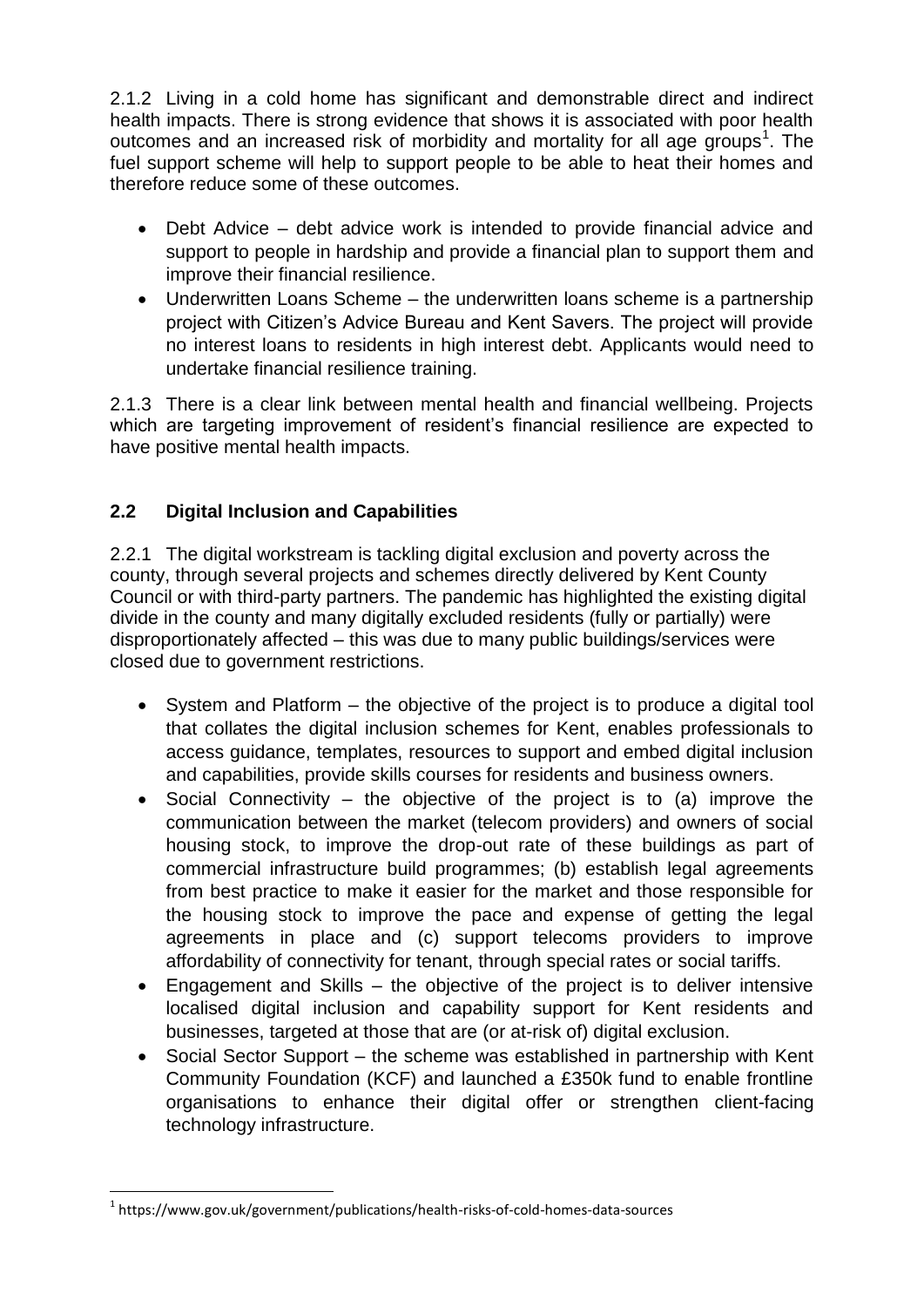Hardware Access Scheme – providing remanufactured devices to those most in need and digitally excluded as a 'gift' by a referral from a professional. Improving digital access through hardware, which we aim to improve health and educational outcomes of Kent.

2.2.2 The workstream has data sets on digital exclusion across the county, along with a number of other indicators, this can be found here: [https://www.digitalkent.uk/resources/detail/kent-digital-exclusion-reports-june-2021-](https://www.digitalkent.uk/resources/detail/kent-digital-exclusion-reports-june-2021-537.) [537.](https://www.digitalkent.uk/resources/detail/kent-digital-exclusion-reports-june-2021-537.)

2.2.3 In addition, the workstream is committed to improve health outcomes as we improve the digital inclusion picture across the county. The team support individuals to realise that they can improve self-care using digital tools, access health tools and services and more widely, reduce loneliness and isolation.

# **2.3 Data Sharing**

2.3.1 The Data Sharing workstream is currently piloting two data sharing systems, which through more intelligent use of data, enable local authorities and support services to more effectively identify those in need or at risk of crisis, and tailor the support provided to those individuals and households.

2.3.2 Within the pilots we are running, we have a wide range of objectives being considered which are at varying degrees of implementation – ranging from increasing the take-up of welfare benefits for those who are entitled to it, reducing homelessness through early identification of those households at risk, preventing falls among vulnerable cohorts and subsequent hospital admissions, safeguarding atrisk young people and children from harm, and improving holistic work within the Supporting Families agenda. Many of these initial areas of focus, for instance financial vulnerability, are closely linked to wider determinants of health and we hope to demonstrate a net benefit across multiple indicators.

### **2.4 Referrals**

2.4.1 The referrals workstream is aiming to strengthen referrals across Kent, rather than signposting as default. It was recognised at the initial stages of the pandemic, that many people were subjected to signposting for financial support and advice, often from one organisation to another. This was leaving individuals who were seeking the support, deflated and falling further into financial hardship. In addition, new and emerging financial pressures on the household budget, have meant that services - internally and externally - have seen an increase in customers contacting services for advice and support in relation to financial hardship and the wider holistic issues that present when someone is experiencing, or at risk of, financial hardship. An outcome of the project is to reduce the number of A&E and GP appointments made for mental health support in relation to financial hardship, by getting individuals support and advice they need in a timely way.

2.4.2 The projects we are piloting: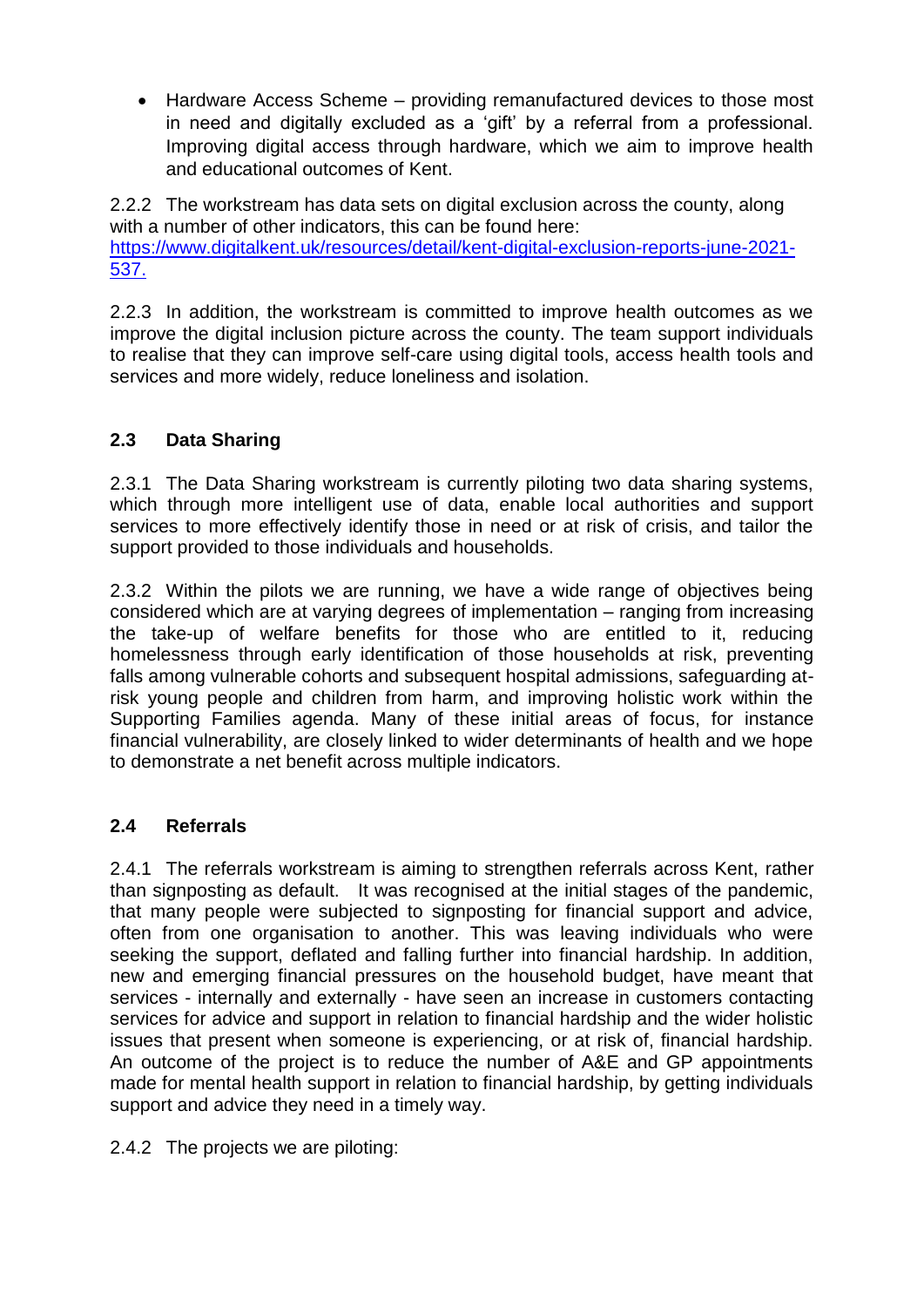- **ReferKent**  (Development phase) Referkent will use ICT software to allow public sector and voluntary organisations to make direct referrals to each other in line with UK GDPR. It will ensure that residents will no longer be subjected to signposting and that they will receive the financial advice and support they need in a timely way. ReferKent will allow us to track referrals, which will help assess demand on services and monitor the effectiveness of the referrals made.
- **Strengthening referrals networking**  The strengthening referrals networking meeting give's an opportunity for referral partners to promote new and existing services in relation to financial hardship and will help to build trust between referral partners, who onboard the ReferKent system.
- **Money Advice Network (MAN)**  MAN is a free service that allows professionals to make direct referrals to their service. The MAN service will call customers on a taxi rank basis to offer free debt and financial advice. We are working with MAN to train up frontline staff across the public and voluntary sector.

# **2.5 Free School Meals and Healthy Start**

2.5.1 Through partnership working with the Integrated Care System and Voluntary Community Sector colleagues and collaborative working between KCC departments the Free School Meals (FSM) and Heathy Start workstream aims to increase the uptake across Kent. Currently, FSM uptake is 92.5% and Healthy Start is approx. 55%. Maximising the benefits realised for Kent families that are entitled to this support will result in:

- families gaining additional funds into their budgets to fund food (up to £34/week per child);
- reduced costs of feeding young people when at school (worth £440 a year).

2.5.2 There is also the secondary benefit of additional funding for schools linked to FSM, specifically Pupil Premium funding (£985-1385/annually per child for 6 years from registration for FSM) which funds interventions for all pupils, to close the attainment gap, including wellbeing interventions.

2.5.3 There are clear links to health and wellbeing benefits from this workstream. The Healthy Start initiative provides free vitamins in line with government guidance. Vitamin consumption in babies and young children can help prevent a number of illnesses. For example:

- The intake of folic acid before conception and during the first trimester of pregnancy can prevent spina bifida
- zinc deficiency can slow child's growth
- iron deficiency can cause tiredness and lack of concentration
- Not enough iodine can cause goitre and other conditions like intellectual disability
- Not enough calcium can lead to rickets, osteopenia and osteoporosis
- Vitamin D: vitamin D deficiency can lead to rickets and bone disease.
- Vitamin B12: vitamin B12 deficiency can lead to a form of anaemia.